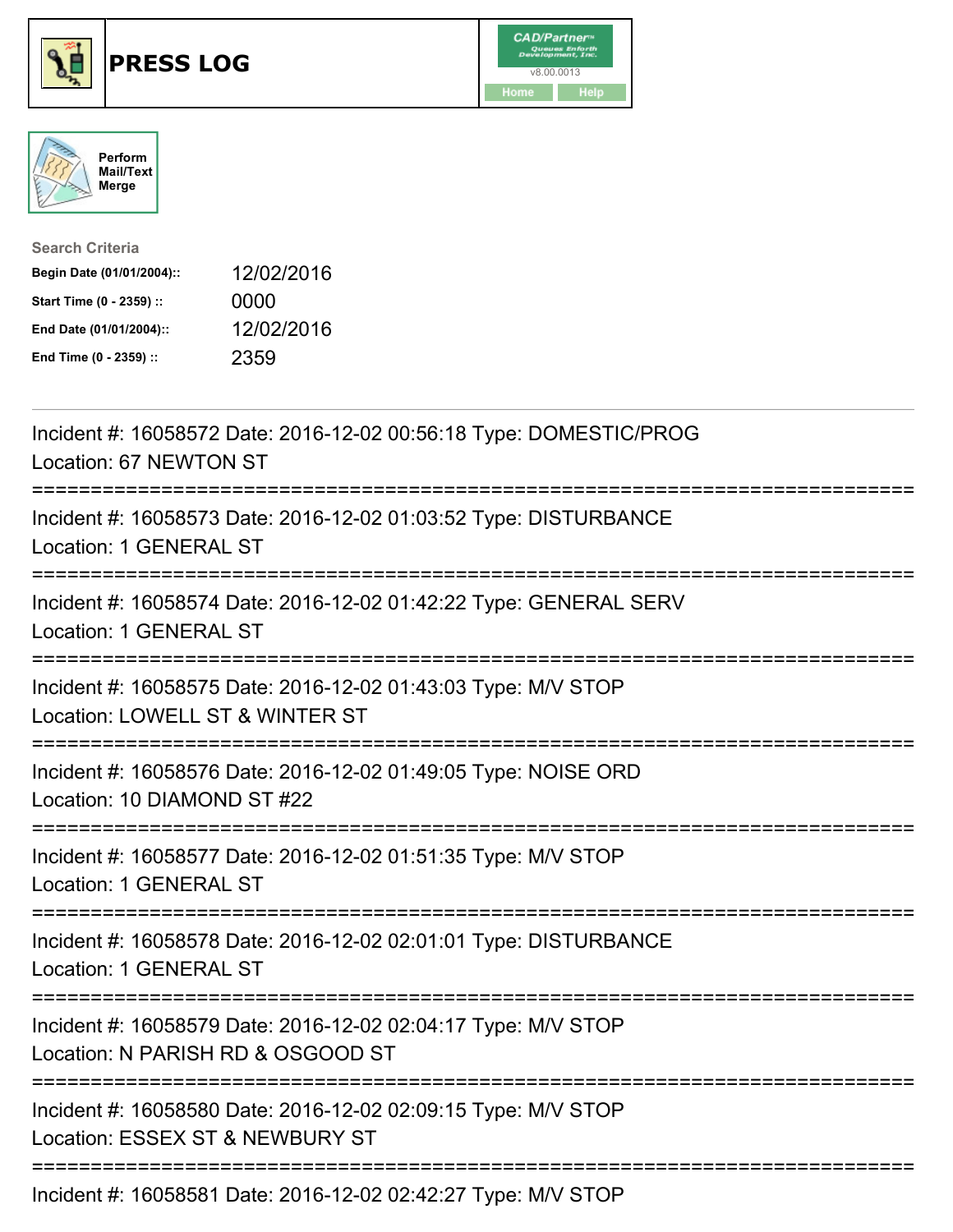| Location: S BROADWAY & SALEM ST                                                                                                                    |
|----------------------------------------------------------------------------------------------------------------------------------------------------|
| Incident #: 16058582 Date: 2016-12-02 03:02:23 Type: M/V STOP<br>Location: MARSTON ST & STORROW ST                                                 |
| Incident #: 16058583 Date: 2016-12-02 03:02:57 Type: KEEP PEACE<br>Location: CANAL ST & UNION ST                                                   |
| Incident #: 16058584 Date: 2016-12-02 03:07:12 Type: M/V STOP<br>Location: S BROADWAY & SHATTUCK ST                                                |
| :=======================<br>Incident #: 16058585 Date: 2016-12-02 03:19:31 Type: BUILDING CHK<br>Location: COMMONWEALTH MOTORS / 6 COMMONWEALTH DR |
| Incident #: 16058586 Date: 2016-12-02 03:20:33 Type: M/V STOP<br>Location: BEACON ST & DIAMOND ST                                                  |
| Incident #: 16058587 Date: 2016-12-02 03:25:14 Type: M/V STOP<br>Location: SUMMER ST & UNION ST                                                    |
| Incident #: 16058588 Date: 2016-12-02 03:31:21 Type: BUILDING CHK<br>Location: MERRIMACK MEDICAL CENTER / 25 MARSTON ST                            |
| Incident #: 16058589 Date: 2016-12-02 03:35:20 Type: M/V STOP<br>Location: HAVERHILL ST & OXFORD ST                                                |
| Incident #: 16058590 Date: 2016-12-02 03:38:01 Type: MAL DAMAGE<br>Location: 250 SALEM ST FL 1                                                     |
| Incident #: 16058591 Date: 2016-12-02 03:44:51 Type: BUILDING CHK<br>Location: PRIMO'S LIQUORS / 450 HAVERHILL ST                                  |
| ===========================<br>Incident #: 16058592 Date: 2016-12-02 03:59:30 Type: M/V STOP<br>Location: BRADFORD ST & BROADWAY                   |
| Incident #: 16058593 Date: 2016-12-02 04:13:42 Type: M/V STOP<br>Location: HAMPSHIRE ST & HAVERHILL ST                                             |
| Incident #: 16058594 Date: 2016-12-02 04:19:44 Type: M/V STOP<br>Location: CARVER ST & MERRIMACK ST                                                |
| Incident #: 16058595 Date: 2016-12-02 04:32:46 Type: DOMESTIC/PROG                                                                                 |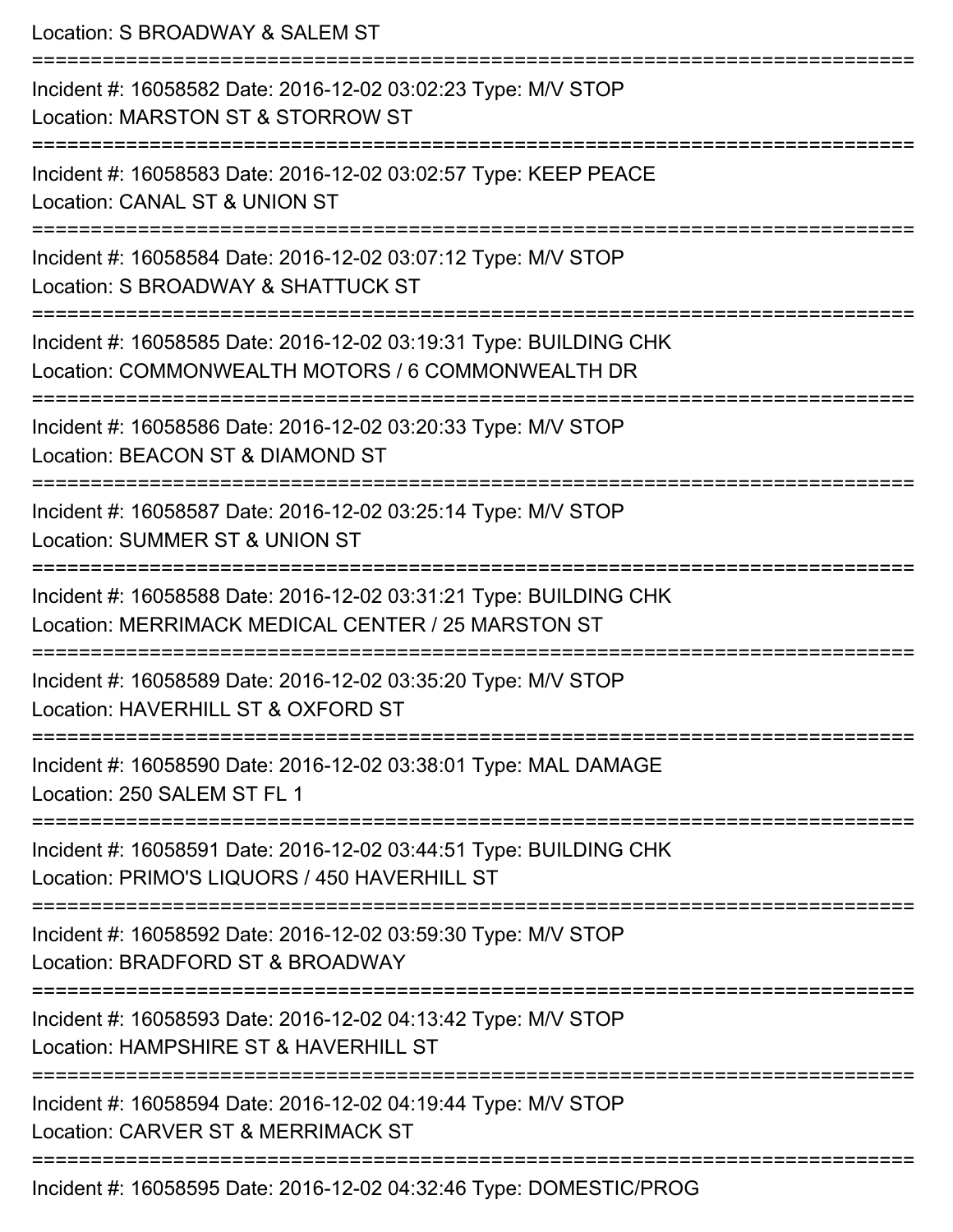| Incident #: 16058596 Date: 2016-12-02 04:36:55 Type: SUS PERS/MV<br>Location: 24 SPRINGFIELD ST                     |
|---------------------------------------------------------------------------------------------------------------------|
| Incident #: 16058597 Date: 2016-12-02 04:44:28 Type: E911 HANGUP<br>Location: COLON, SAMUEL / 99 BROOKFIELD ST FL 3 |
| Incident #: 16058598 Date: 2016-12-02 05:48:22 Type: ALARMS<br>Location: 78 STATE ST                                |
| Incident #: 16058599 Date: 2016-12-02 06:01:03 Type: SUICIDE ATTEMPT<br>Location: 128 WATER ST                      |
| Incident #: 16058600 Date: 2016-12-02 06:03:43 Type: DISTURBANCE<br>Location: 181 BAILEY ST FL 1                    |
| Incident #: 16058601 Date: 2016-12-02 06:44:36 Type: ALARMS<br>Location: 183 BROADWAY                               |
| Incident #: 16058602 Date: 2016-12-02 07:17:40 Type: MV/BLOCKING<br>Location: 329 HAVERHILL ST                      |
| Incident #: 16058603 Date: 2016-12-02 07:38:05 Type: M/V STOP<br>Location: E HAVERHILL ST & PROSPECT ST             |
| Incident #: 16058604 Date: 2016-12-02 07:45:24 Type: MV/BLOCKING<br>Location: 329 HAVERHILL ST                      |
| Incident #: 16058605 Date: 2016-12-02 07:45:36 Type: MEDIC SUPPORT<br>Location: 178 BERKELEY ST                     |
| Incident #: 16058606 Date: 2016-12-02 07:48:15 Type: PARK & WALK<br>Location: BROADWAY & HAVERHILL ST               |
| Incident #: 16058607 Date: 2016-12-02 07:57:35 Type: THREATS<br>Location: OLIVER SCHOOL / 183 HAVERHILL ST          |
| Incident #: 16058608 Date: 2016-12-02 08:01:20 Type: ALARMS<br>Location: MONTES, MARIA / 25 WARREN ST               |
| --------------------------------<br>Incident #: 16058609 Date: 2016-12-02 08:10:23 Type: CLOSE STREET               |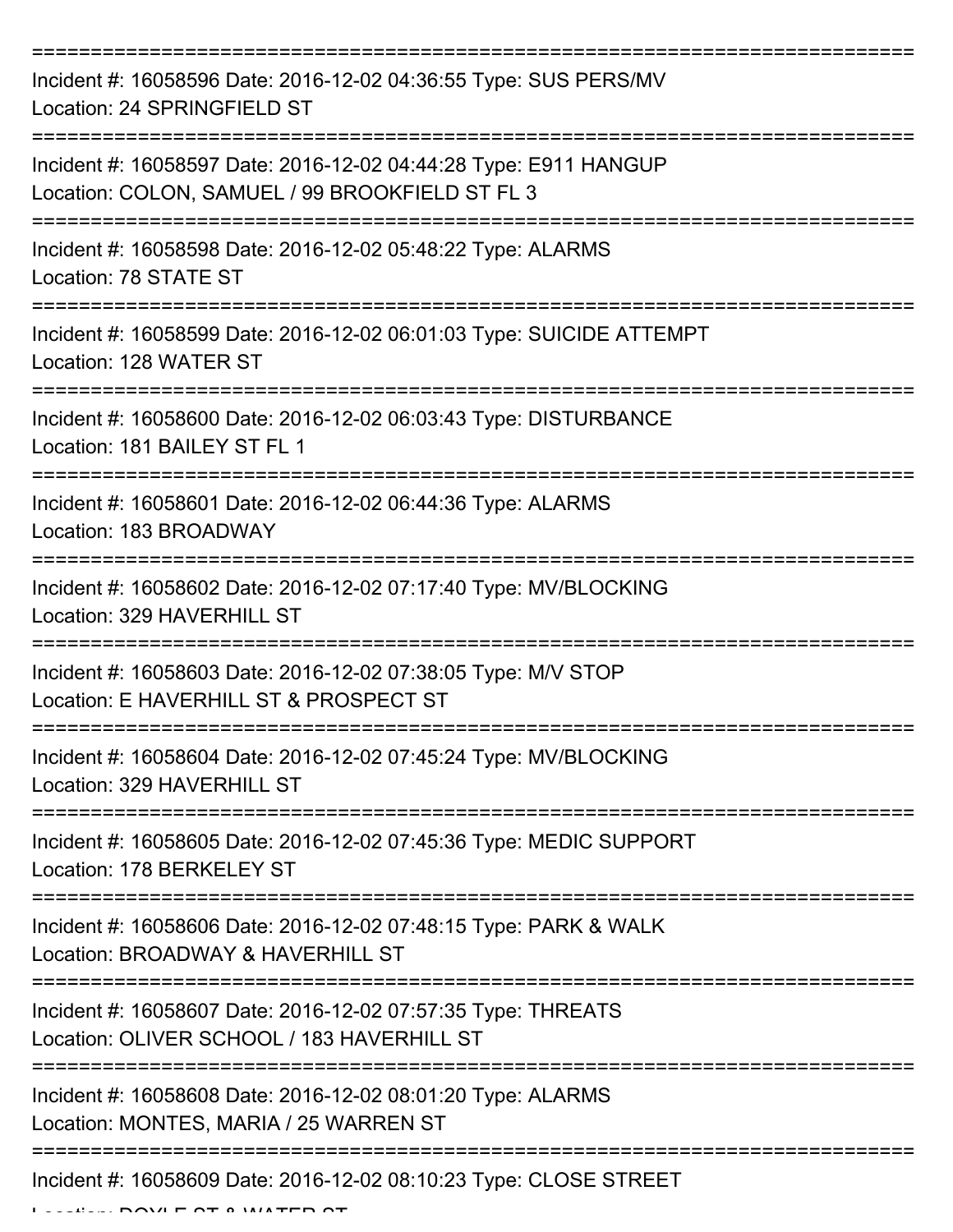| Incident #: 16058610 Date: 2016-12-02 08:16:29 Type: A&B D/W/ PROG<br>Location: 22 SMITH ST FL 2                        |
|-------------------------------------------------------------------------------------------------------------------------|
| Incident #: 16058611 Date: 2016-12-02 08:21:42 Type: ALARM/BURG<br>Location: 130 FRANKLIN ST                            |
| Incident #: 16058612 Date: 2016-12-02 08:37:43 Type: KEEP PEACE<br>Location: 67 NEWTON ST #23                           |
| Incident #: 16058613 Date: 2016-12-02 09:08:20 Type: HIT & RUN M/V<br>Location: 68 JUNIPER ST                           |
| Incident #: 16058614 Date: 2016-12-02 09:20:33 Type: MAN DOWN<br>Location: GARDEN ST & JACKSON ST                       |
| Incident #: 16058615 Date: 2016-12-02 09:25:53 Type: PARK & WALK<br>Location: BRADFORD ST & BROADWAY                    |
| Incident #: 16058616 Date: 2016-12-02 09:31:34 Type: AUTO ACC/NO PI<br>Location: 205 BROADWAY                           |
| Incident #: 16058617 Date: 2016-12-02 09:32:29 Type: UNWANTEDGUEST<br>Location: LAWRENCE TRANSIT CENTER / 295 COMMON ST |
| Incident #: 16058618 Date: 2016-12-02 09:35:52 Type: M/V STOP<br>Location: 255 ESSEX ST                                 |
| Incident #: 16058619 Date: 2016-12-02 09:45:11 Type: HIT & RUN M/V<br>Location: 3 FARLEY ST                             |
| Incident #: 16058620 Date: 2016-12-02 09:54:47 Type: INVEST CONT<br><b>Location: ESSEX ST</b>                           |
| Incident #: 16058621 Date: 2016-12-02 09:57:28 Type: AUTO ACC/PI<br>Location: 360 MERRIMACK ST                          |
| Incident #: 16058622 Date: 2016-12-02 09:59:01 Type: STOL/MV/PAS<br>Location: 84 BUNKERHILL ST                          |
| Incident #: 16058623 Date: 2016-12-02 10:03:40 Type: GENERAL SERV                                                       |

Location: 51 GLENN ST #LEET SIDE ENITDA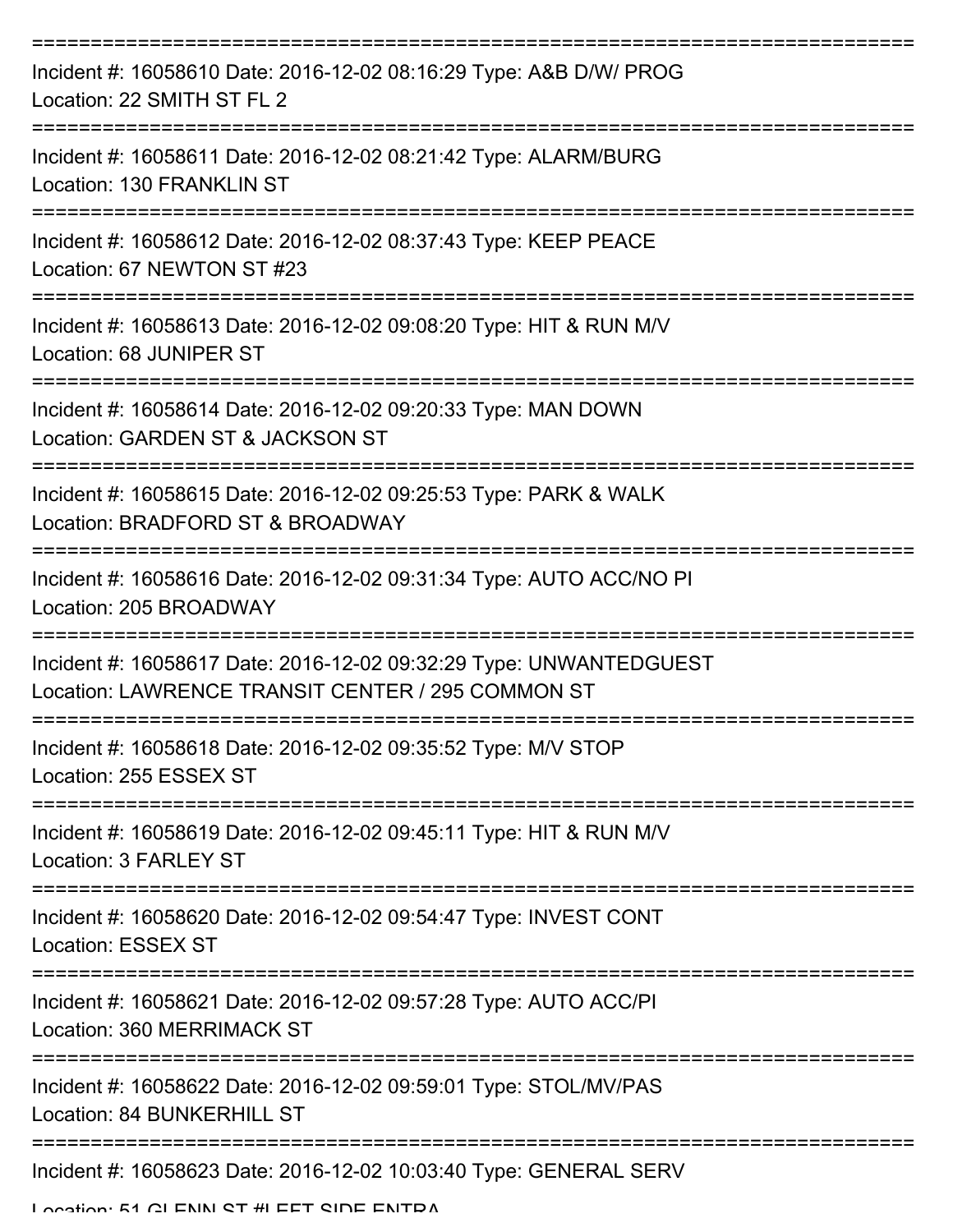| Incident #: 16058624 Date: 2016-12-02 10:09:18 Type: INVEST CONT<br>Location: 700 ESSEX ST                             |
|------------------------------------------------------------------------------------------------------------------------|
| Incident #: 16058625 Date: 2016-12-02 10:17:40 Type: AUTO ACC/UNK PI<br>Location: CYPRESS ST & PEARL ST                |
| Incident #: 16058626 Date: 2016-12-02 10:23:34 Type: ASSSIT OTHER PD<br>Location: BALLARD RD<br>-------------------    |
| Incident #: 16058627 Date: 2016-12-02 10:24:29 Type: M/V STOP<br>Location: 37 NEWBURY ST                               |
| ==================<br>Incident #: 16058628 Date: 2016-12-02 10:45:54 Type: M/V STOP<br>Location: METHUEN ST & UNION ST |
| Incident #: 16058629 Date: 2016-12-02 10:46:29 Type: M/V STOP<br><b>Location: CANAL ST</b>                             |
| Incident #: 16058630 Date: 2016-12-02 10:49:53 Type: MV/BLOCKING<br>Location: 1 MILL ST                                |
| Incident #: 16058631 Date: 2016-12-02 11:10:43 Type: M/V STOP<br><b>Location: PHILLIPS ST</b>                          |
| Incident #: 16058632 Date: 2016-12-02 11:10:50 Type: MEDIC SUPPORT<br>Location: 60 ALLEN ST                            |
| Incident #: 16058633 Date: 2016-12-02 11:12:47 Type: RECOV/STOL/MV<br>Location: 55 BOSTON ST                           |
| Incident #: 16058634 Date: 2016-12-02 11:18:47 Type: M/V STOP<br>Location: PHILLIPS ST & SALEM ST                      |
| Incident #: 16058635 Date: 2016-12-02 11:21:51 Type: M/V STOP<br>Location: PHILLIPS ST & SALEM ST                      |
| Incident #: 16058636 Date: 2016-12-02 11:24:02 Type: M/V STOP<br>Location: S UNION ST & SALEM ST                       |
| Incident #: 16058637 Date: 2016-12-02 11:28:38 Type: SUS PERS/MV<br>Location: FRANKLIN ST & METHUEN ST                 |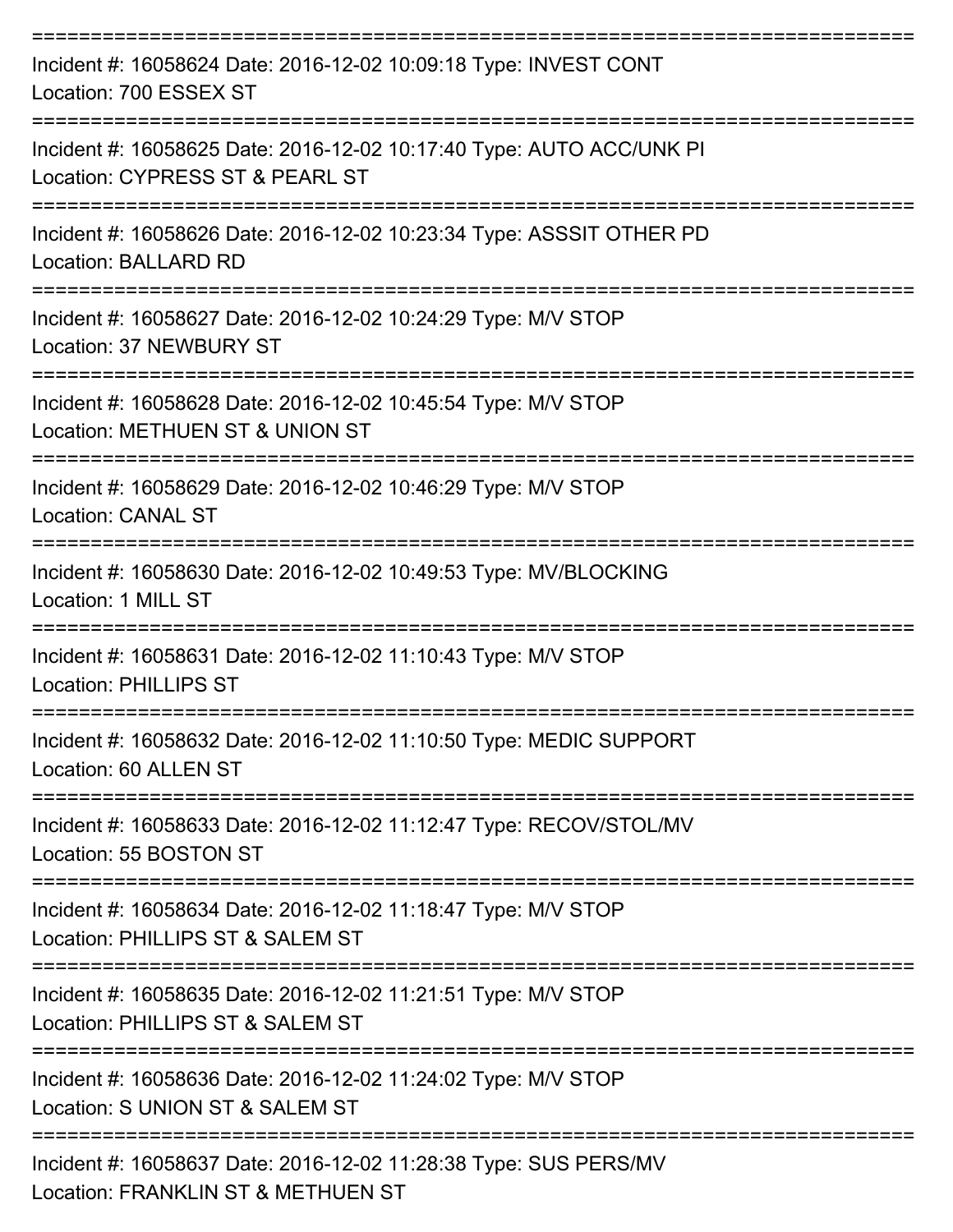| Incident #: 16058638 Date: 2016-12-02 11:30:30 Type: SUS PERS/MV<br>Location: BRUCE ST & PARK ST                                        |
|-----------------------------------------------------------------------------------------------------------------------------------------|
| ======================================<br>Incident #: 16058639 Date: 2016-12-02 11:39:49 Type: HIT & RUN M/V<br>Location: 26 AMES ST    |
| -----------------------------------<br>Incident #: 16058640 Date: 2016-12-02 11:47:37 Type: CK WELL BEING<br>Location: 16 WASHINGTON WY |
| Incident #: 16058641 Date: 2016-12-02 11:48:02 Type: ALARM/BURG<br>Location: UNITED RIVERSIDE CHURCH / 290 WATER ST                     |
| Incident #: 16058642 Date: 2016-12-02 11:50:18 Type: UNWANTEDGUEST<br>Location: METROPOLITAN CREDIT UNION / 215 S BROADWAY              |
| Incident #: 16058643 Date: 2016-12-02 11:57:07 Type: TOW OF M/V<br>Location: 238 ESSEX ST                                               |
| Incident #: 16058644 Date: 2016-12-02 12:18:31 Type: AUTO ACC/NO PI<br>Location: ESSEX ST & LAWRENCE ST                                 |
| Incident #: 16058646 Date: 2016-12-02 12:18:40 Type: AUTO ACC/NO PI<br>Location: MCDONALDS / 50 BROADWAY                                |
| Incident #: 16058645 Date: 2016-12-02 12:19:39 Type: ALARM/BURG<br>Location: PORTUGUESE A SALAZAR CLUB / 2 SARATOGA ST                  |
| Incident #: 16058647 Date: 2016-12-02 12:34:14 Type: M/V STOP<br>Location: FLORAL ST & JASPER ST                                        |
| Incident #: 16058648 Date: 2016-12-02 12:40:51 Type: INVEST CONT<br>Location: 2 APPLETON ST                                             |
| Incident #: 16058649 Date: 2016-12-02 12:48:25 Type: ALARM/BURG<br>Location: LAGO RESD / 92 LEROY AV                                    |
| Incident #: 16058650 Date: 2016-12-02 12:55:02 Type: MEDIC SUPPORT<br><b>Location: CENTRAL BRIDGE</b>                                   |
| Incident #: 16058651 Date: 2016-12-02 12:58:44 Type: HIT & RUN PED<br>Location: 25 BERKELEY ST FL 1                                     |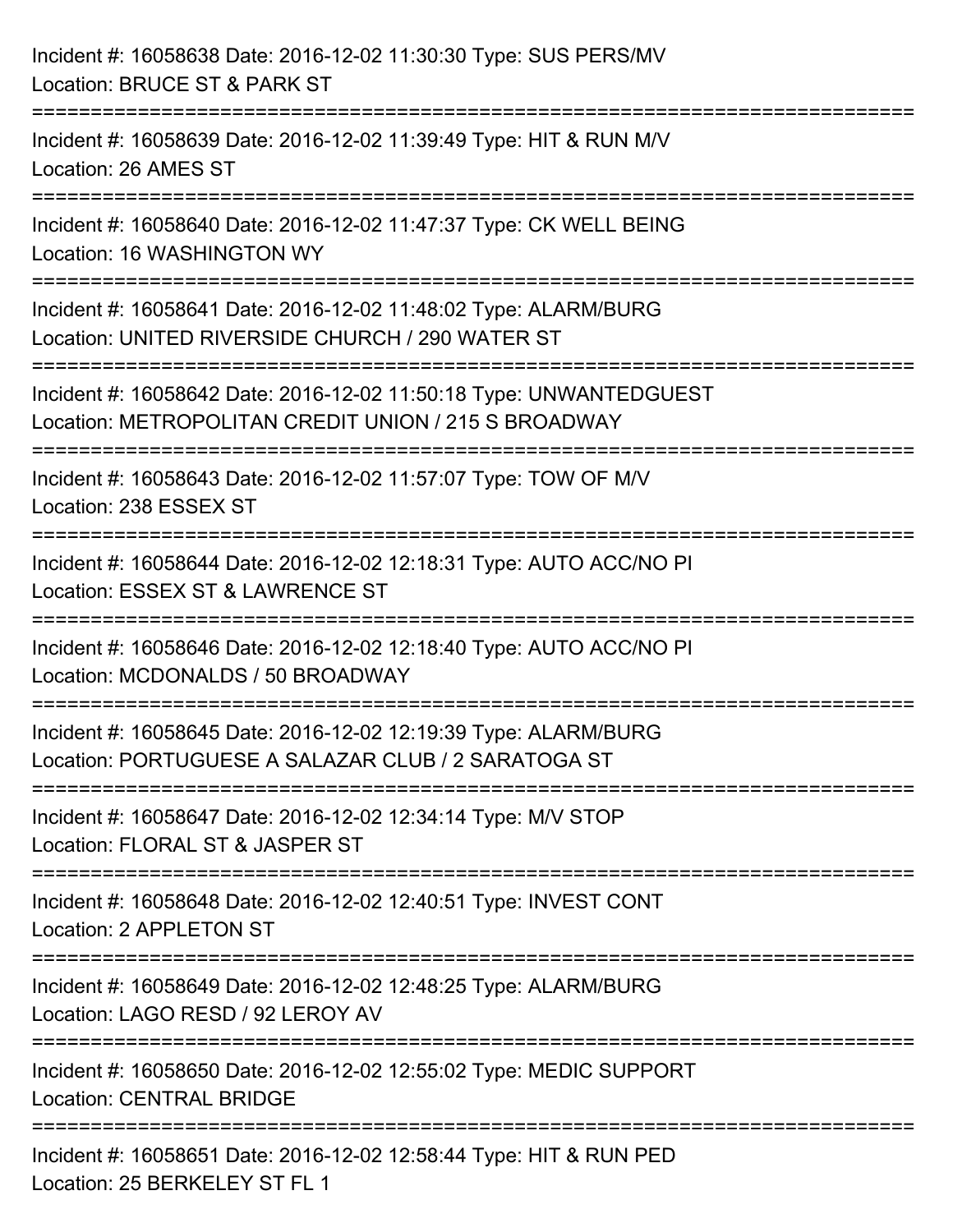| Incident #: 16058652 Date: 2016-12-02 13:00:28 Type: DRUG VIO<br>Location: 51 WILLOW ST                                                  |
|------------------------------------------------------------------------------------------------------------------------------------------|
| Incident #: 16058653 Date: 2016-12-02 13:11:04 Type: M/V STOP<br>Location: S UNION ST & SALEM ST                                         |
| Incident #: 16058654 Date: 2016-12-02 13:14:42 Type: M/V STOP<br>Location: S UNION ST & SALEM ST<br>____________________________________ |
| Incident #: 16058656 Date: 2016-12-02 13:37:22 Type: NOTIFICATION<br>Location: 99 BEACON AV #8                                           |
| Incident #: 16058655 Date: 2016-12-02 13:37:37 Type: DISTURBANCE<br>Location: 233 HAVERHILL ST #RM 317 FL 3                              |
| Incident #: 16058657 Date: 2016-12-02 13:46:20 Type: MAN DOWN<br><b>Location: CAULKINS CT</b>                                            |
| Incident #: 16058658 Date: 2016-12-02 13:47:50 Type: UNKNOWN PROB<br>Location: 205 BROADWAY                                              |
| Incident #: 16058659 Date: 2016-12-02 14:06:26 Type: INVEST CONT<br><b>Location: EATON ST</b>                                            |
| Incident #: 16058660 Date: 2016-12-02 14:18:07 Type: KEEP PEACE<br>Location: 28 BODWELL ST FL 1                                          |
| Incident #: 16058661 Date: 2016-12-02 14:28:34 Type: DISTURBANCE<br>Location: PARTHUM SCHOOL / 255 E HAVERHILL ST                        |
| Incident #: 16058662 Date: 2016-12-02 14:31:09 Type: B&E/PAST<br>Location: 18 ARLINGTON ST FL 2                                          |
| Incident #: 16058663 Date: 2016-12-02 14:34:49 Type: MEDIC SUPPORT<br>Location: 187 BROADWAY                                             |
| Incident #: 16058664 Date: 2016-12-02 15:08:26 Type: A&B D/W PAST<br><b>Location: 1 TREMONT ST</b>                                       |
| Incident #: 16058665 Date: 2016-12-02 15:13:23 Type: CK WELL BEING<br>Location: 15 UNION ST #BLDG 5 FL 15                                |

===========================================================================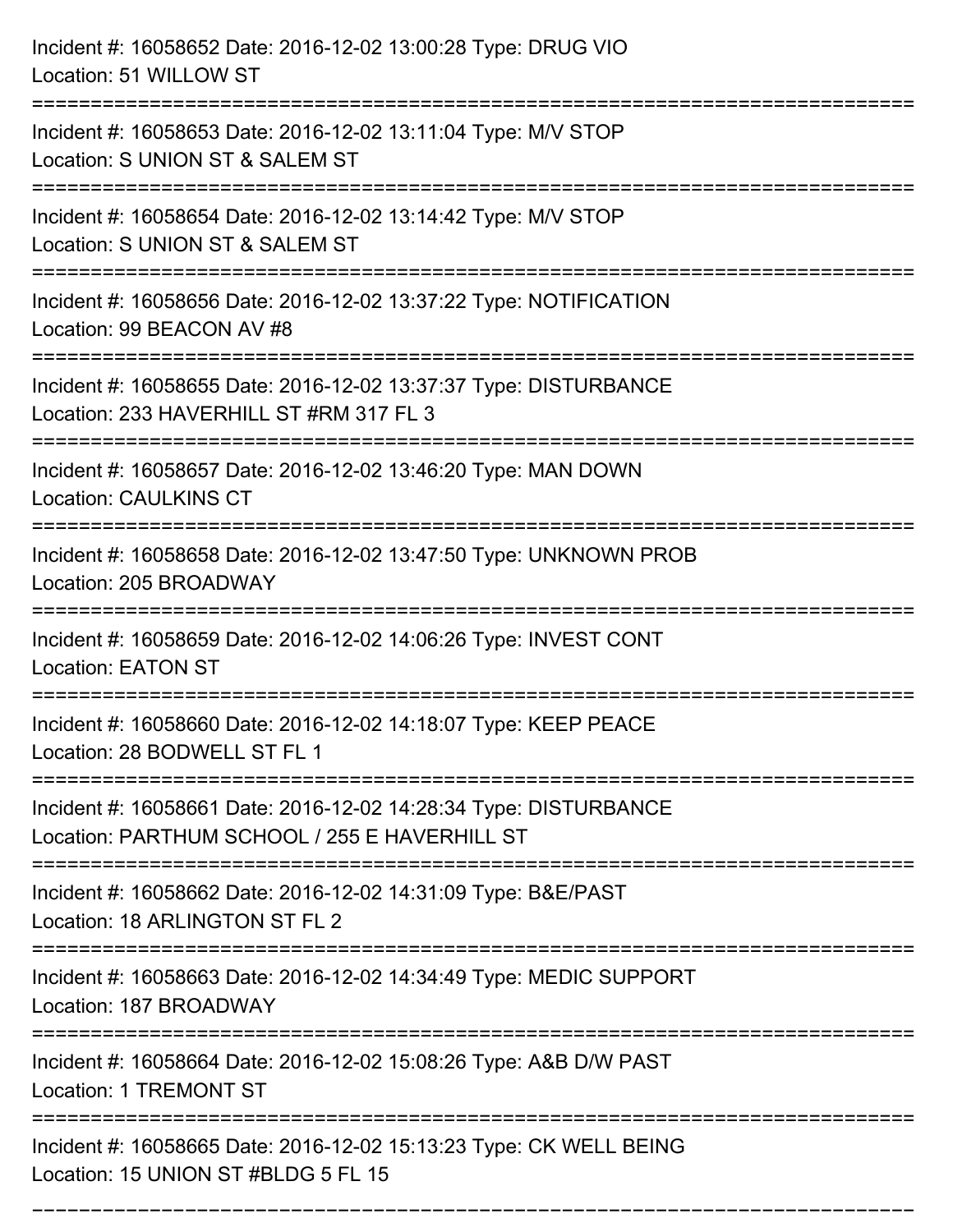| Incident #: 16058666 Date: 2016-12-02 15:23:05 Type: SHOPLIFTING<br>Location: 73 WINTHROP AV                         |
|----------------------------------------------------------------------------------------------------------------------|
| Incident #: 16058667 Date: 2016-12-02 15:44:55 Type: INVEST CONT<br>Location: TARBOX SCHOOL / 59 ALDER ST            |
| Incident #: 16058668 Date: 2016-12-02 15:57:02 Type: MEDIC SUPPORT<br>Location: 9 HOWE CT #3                         |
| Incident #: 16058669 Date: 2016-12-02 16:05:10 Type: DOMESTIC/PROG<br>Location: 53 BROOK ST                          |
| Incident #: 16058670 Date: 2016-12-02 16:10:52 Type: MEDIC SUPPORT<br>Location: 67 WEST ST FL 2                      |
| Incident #: 16058671 Date: 2016-12-02 16:13:04 Type: DRUG VIO<br><b>Location: ROLLINS ST</b>                         |
| Incident #: 16058672 Date: 2016-12-02 16:19:38 Type: ALARM/HOLD<br>Location: SPRINT / 160 WINTHROP AV                |
| Incident #: 16058673 Date: 2016-12-02 16:27:31 Type: SUS PERS/MV<br>Location: CLEVELAND ST & MT AUBURN ST            |
| Incident #: 16058674 Date: 2016-12-02 16:42:58 Type: ALARM/BURG<br>Location: 78 STATE ST                             |
| Incident #: 16058675 Date: 2016-12-02 16:44:30 Type: DRUG VIO<br>Location: 10 MONMOUTH ST                            |
| Incident #: 16058676 Date: 2016-12-02 16:51:23 Type: TRESPASSING<br>Location: 41 INMAN ST                            |
| Incident #: 16058677 Date: 2016-12-02 17:04:46 Type: MEDIC SUPPORT<br><b>Location: 51 LAWRENCE ST</b>                |
| ======================<br>Incident #: 16058678 Date: 2016-12-02 17:05:46 Type: SUS PERS/MV<br>Location: 16 AUBURN ST |
| Incident #: 16058679 Date: 2016-12-02 17:20:54 Type: SUS PERS/MV<br>Location: 40 SALEM ST                            |
|                                                                                                                      |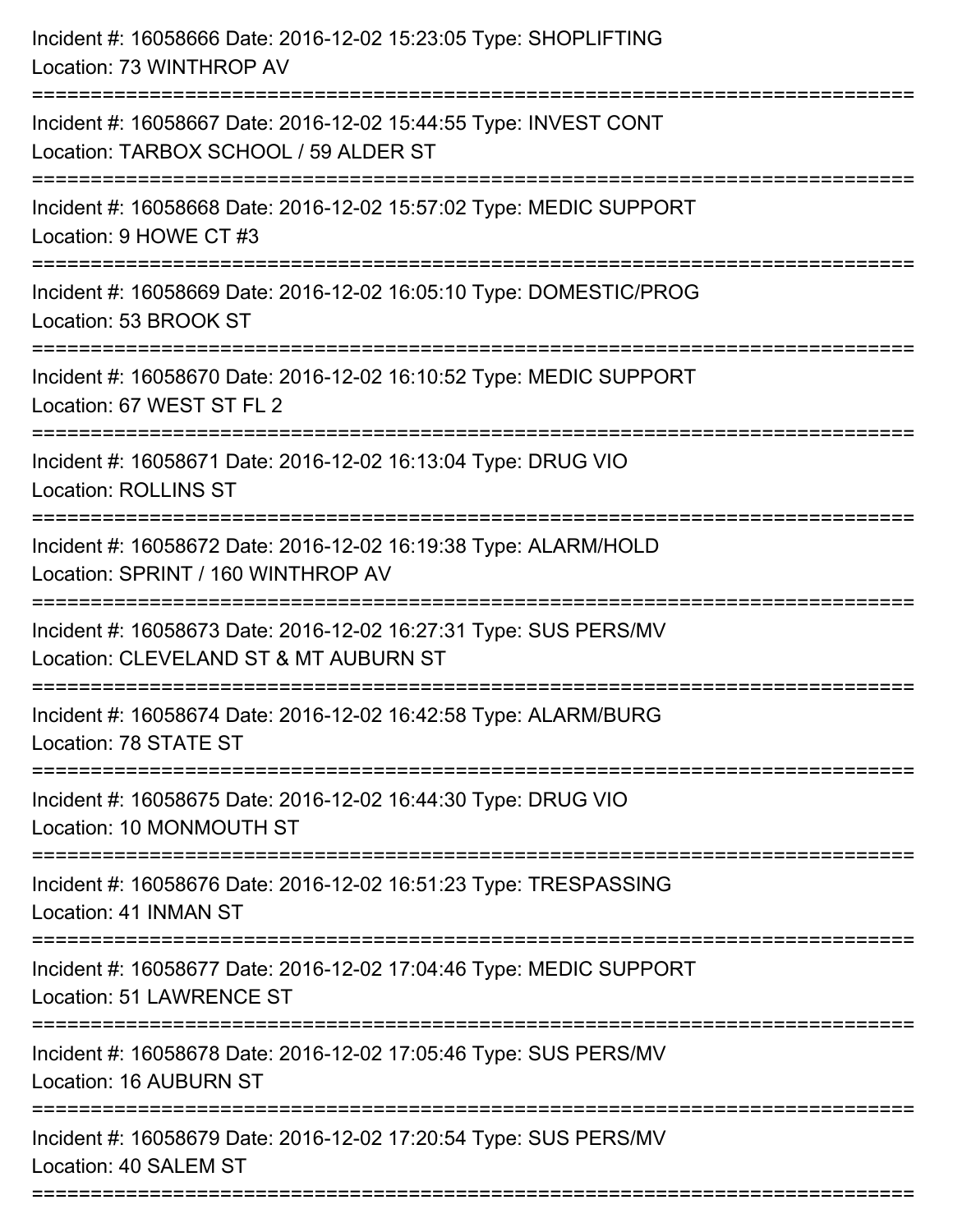Location: 160 WINTHROP AV

| Incident #: 16058681 Date: 2016-12-02 17:22:33 Type: MEDIC SUPPORT<br>Location: 18 FRANKLIN ST #211 FL 2<br>================= |
|-------------------------------------------------------------------------------------------------------------------------------|
| Incident #: 16058682 Date: 2016-12-02 17:36:32 Type: M/V STOP<br>Location: S UNION ST & SALEM ST                              |
| Incident #: 16058683 Date: 2016-12-02 17:39:09 Type: M/V STOP<br>Location: S UNION ST & SALEM ST                              |
| Incident #: 16058684 Date: 2016-12-02 17:44:07 Type: DISTURBANCE<br>Location: 23 KENDALL ST #2 FL 2                           |
| Incident #: 16058685 Date: 2016-12-02 17:46:09 Type: M/V STOP<br>Location: 205 BROADWAY                                       |
| Incident #: 16058687 Date: 2016-12-02 17:50:51 Type: HIT & RUN M/V<br>Location: ESSEX ST & OXFORD ST                          |
| Incident #: 16058686 Date: 2016-12-02 18:00:08 Type: M/V STOP<br>Location: 40 KENDALL ST                                      |
| Incident #: 16058688 Date: 2016-12-02 18:25:15 Type: INVEST CONT<br>Location: 393 CHESTNUT ST<br>.--------------              |
| Incident #: 16058689 Date: 2016-12-02 18:40:48 Type: NOISE ORD<br>Location: 35 CHICKERING ST                                  |
| Incident #: 16058690 Date: 2016-12-02 18:41:11 Type: INVESTIGATION<br>Location: 5 COLBY ST                                    |
| Incident #: 16058691 Date: 2016-12-02 18:43:45 Type: THREATS<br>Location: 12 WARREN ST                                        |
| Incident #: 16058692 Date: 2016-12-02 18:54:44 Type: NOISE ORD<br>Location: 71 ELM ST                                         |
| Incident #: 16058694 Date: 2016-12-02 18:56:29 Type: VIO CITY ORD<br>Location: MERRIMACK ST & S UNION ST                      |
|                                                                                                                               |

Incident #: 16058693 Date: 2016 12 02 18:56:48 Type: NOISE ORD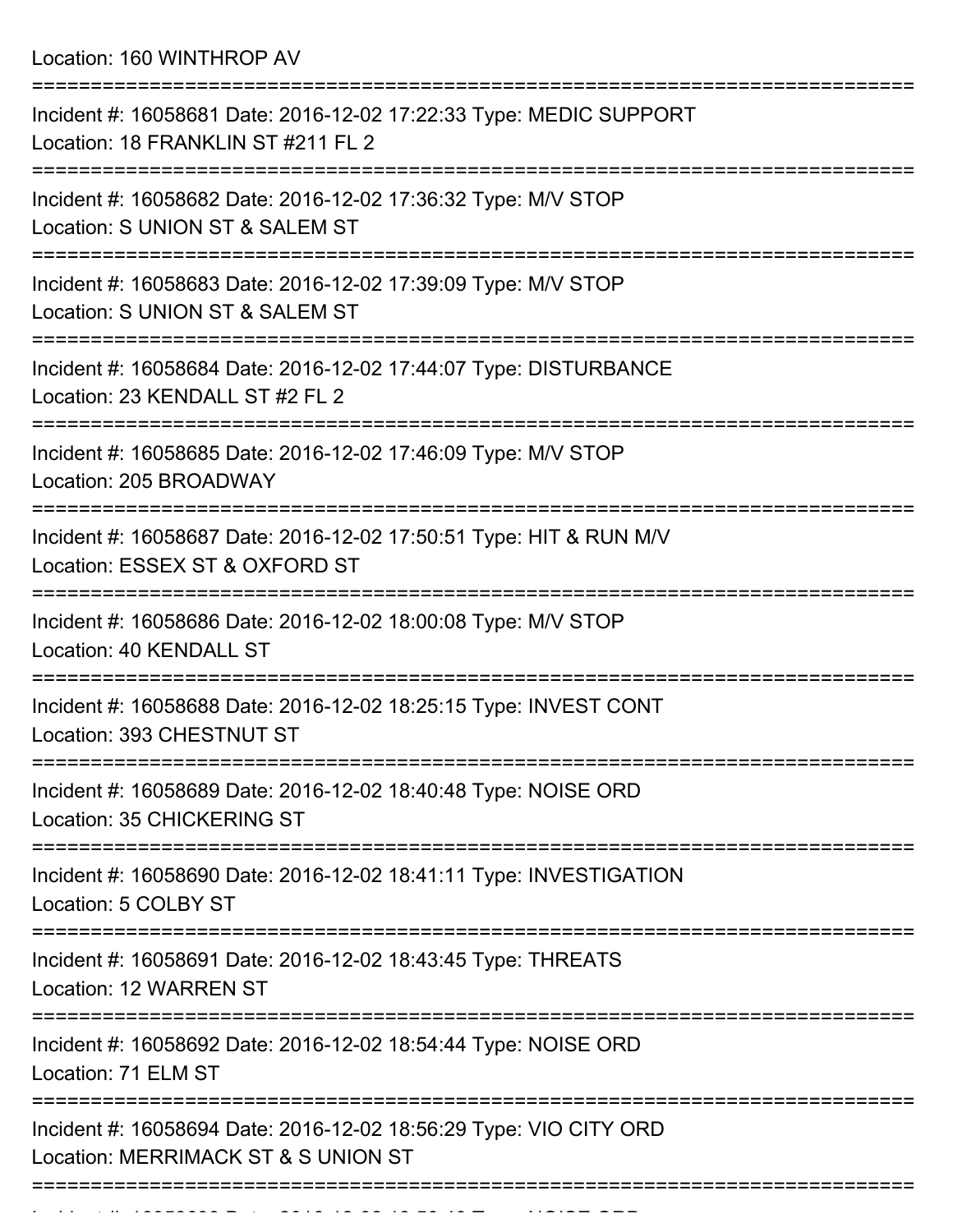Location: 140 WOODLAND ST =========================================================================== Incident #: 16058695 Date: 2016-12-02 19:03:27 Type: MEDIC SUPPORT Location: 5 KENT ST =========================================================================== Incident #: 16058696 Date: 2016-12-02 19:05:15 Type: SUS PERS/MV Location: WALGREENS / 135 BROADWAY =========================================================================== Incident #: 16058697 Date: 2016-12-02 19:14:46 Type: SHOPLIFTING Location: MARSHALL'S / 73 WINTHROP AV =========================================================================== Incident #: 16058698 Date: 2016-12-02 19:16:39 Type: DISORDERLY Location: WENDY'S / 99 WINTHROP AV =========================================================================== Incident #: 16058699 Date: 2016-12-02 19:28:22 Type: ALARM/HOLD Location: EL FLACO SERVICE AND MORE / 269 JACKSON ST =========================================================================== Incident #: 16058700 Date: 2016-12-02 19:30:01 Type: MEDIC SUPPORT Location: 56 KENT ST =========================================================================== Incident #: 16058701 Date: 2016-12-02 19:45:14 Type: MEDIC SUPPORT Location: 405 HAVERHILL ST #1 FL 1 =========================================================================== Incident #: 16058702 Date: 2016-12-02 19:51:46 Type: AUTO ACC/PI Location: PARK ST & WILLOW ST =========================================================================== Incident #: 16058703 Date: 2016-12-02 19:52:51 Type: M/V STOP Location: ESSEX ST & UNION ST =========================================================================== Incident #: 16058704 Date: 2016-12-02 19:53:15 Type: THREATS Location: BROADWAY & HAVERHILL ST =========================================================================== Incident #: 16058705 Date: 2016-12-02 19:56:55 Type: DISTURBANCE Location: MANUELA MULTI SERVICE / 76 S BROADWAY =========================================================================== Incident #: 16058706 Date: 2016-12-02 20:19:29 Type: DOMESTIC/PROG Location: 7 FOREST ST #1 FL 1 =========================================================================== Incident #: 16058707 Date: 2016-12-02 20:23:01 Type: THREATS Location: 76 S BROADWAY ===========================================================================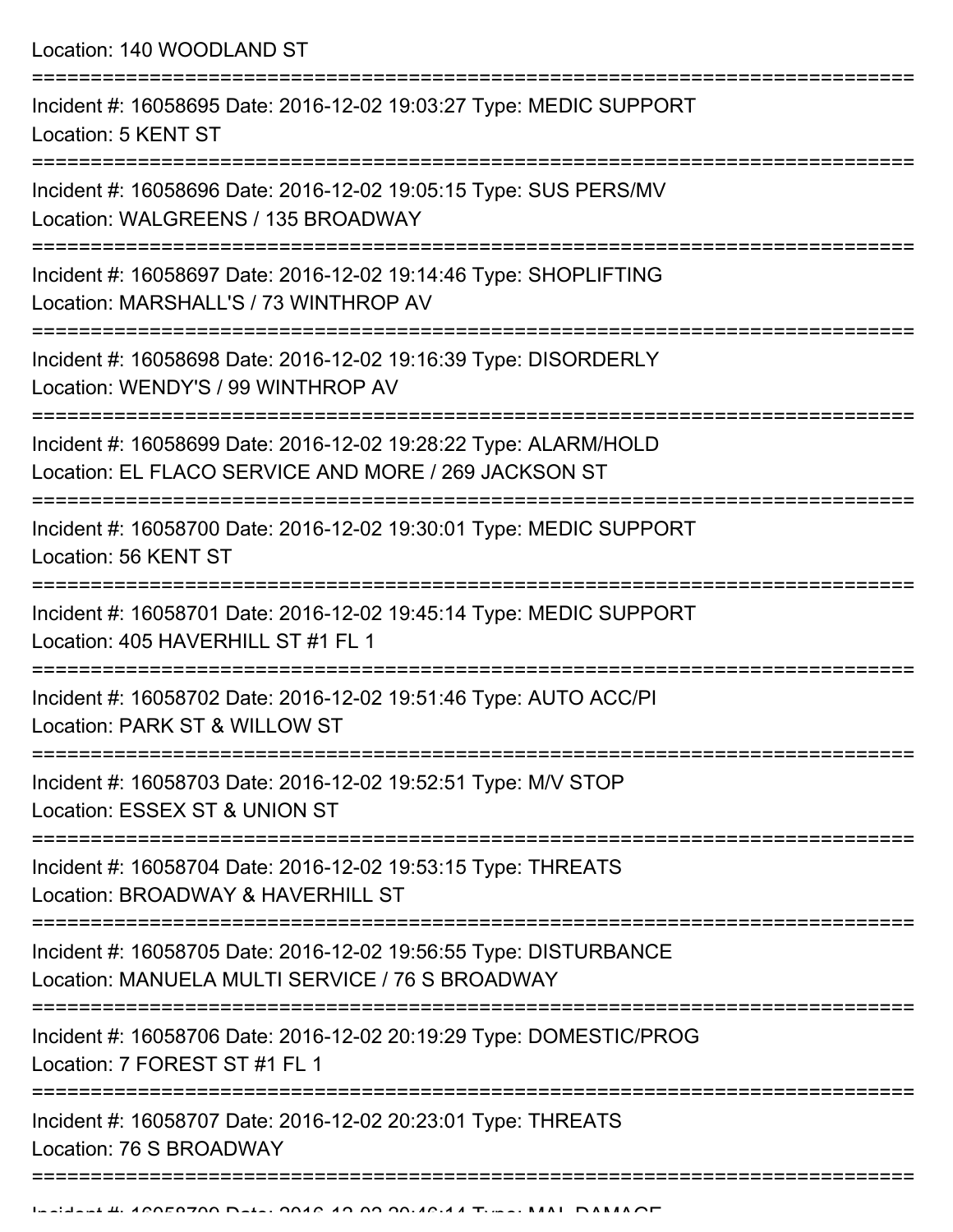| Location: 80 BUNKERHILL ST                                                                                                            |
|---------------------------------------------------------------------------------------------------------------------------------------|
| Incident #: 16058708 Date: 2016-12-02 20:53:19 Type: MEDIC SUPPORT<br>Location: 10 ROWE ST                                            |
| Incident #: 16058710 Date: 2016-12-02 20:59:03 Type: DISTURBANCE<br>Location: 70 N PARISH RD                                          |
| Incident #: 16058711 Date: 2016-12-02 21:12:37 Type: MAL DAMAGE<br>Location: 189 SARATOGA ST FL 3<br>-----------------                |
| ;===================================<br>Incident #: 16058712 Date: 2016-12-02 21:24:54 Type: TOW OF M/V<br>Location: 476 RIVERSIDE DR |
| Incident #: 16058714 Date: 2016-12-02 21:59:22 Type: ALARM/BURG<br>Location: 490 ESSEX ST                                             |
| :=============================<br>Incident #: 16058713 Date: 2016-12-02 21:59:37 Type: M/V STOP<br>Location: 90 LOWELL ST             |
| Incident #: 16058715 Date: 2016-12-02 22:03:00 Type: SPECIAL CHECK<br>Location: 5 COLBY ST                                            |
| Incident #: 16058716 Date: 2016-12-02 22:10:53 Type: LOST PROPERTY<br>Location: ARCHER ST & WEST ST                                   |
| Incident #: 16058717 Date: 2016-12-02 22:28:31 Type: DISTURBANCE<br>Location: HAMPSHIRE ST & LOWELL ST                                |
| Incident #: 16058718 Date: 2016-12-02 22:34:30 Type: NOISE ORD<br>Location: 245 ERVING AV #2 FL 2                                     |
| Incident #: 16058719 Date: 2016-12-02 22:37:10 Type: M/V STOP<br>Location: CANAL ST & UNION ST                                        |
| Incident #: 16058721 Date: 2016-12-02 22:44:48 Type: HIT & RUN M/V<br>Location: 425 HIGH ST                                           |
| Incident #: 16058720 Date: 2016-12-02 22:50:53 Type: TOW OF M/V<br>Location: 113 LOWELL ST                                            |
|                                                                                                                                       |

Incident #: 16058722 Date: 2016-12-02 22:55:39 Type: B&E/PAST